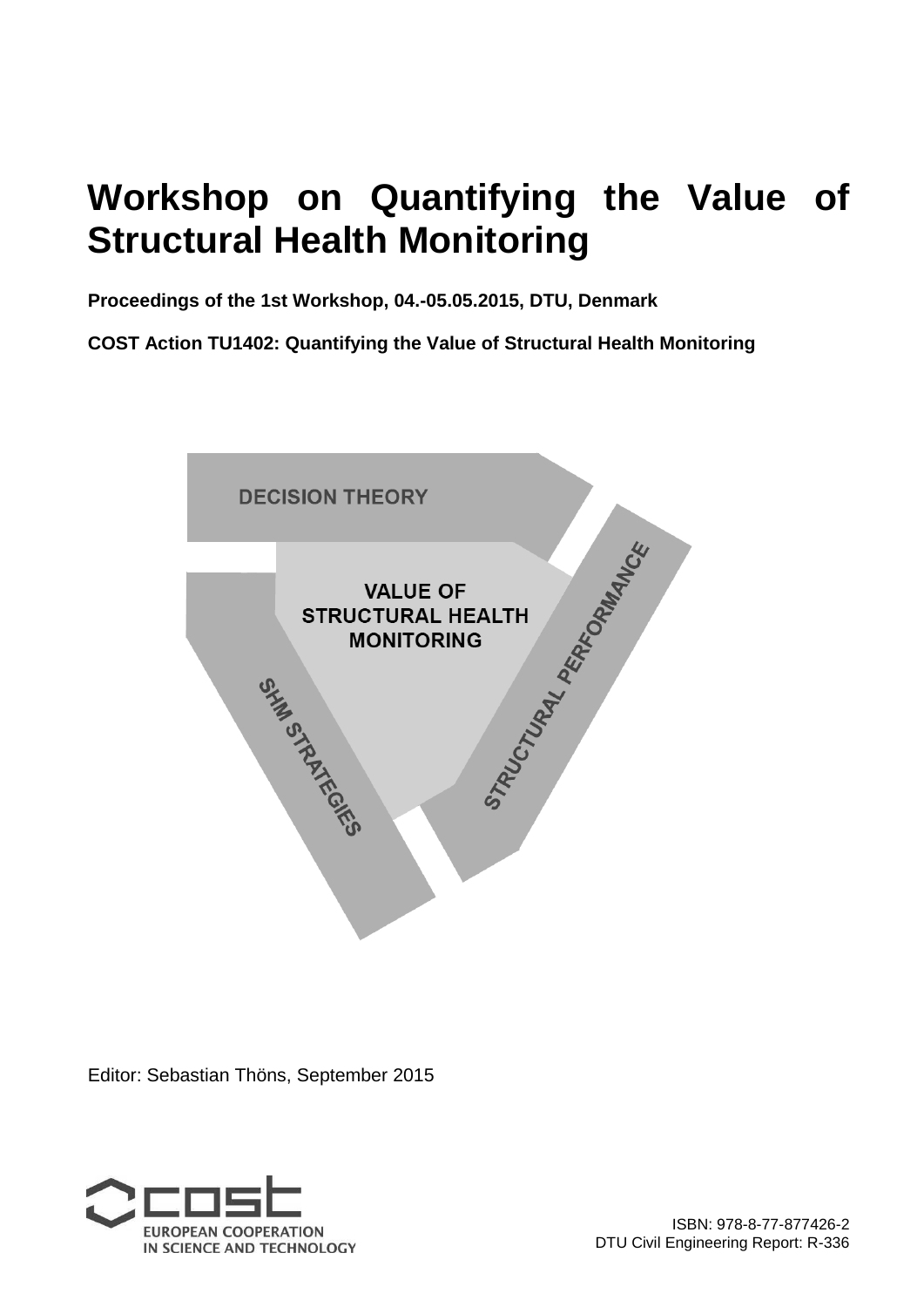## **1 Summary**

The Workshop on Quantifying the Value of Structural Health Monitoring constitutes the major event throughout the starting phase of the COST Action TU1402 in the early months of 2015. The Action has already received a tremendous interest throughout European industry and research resulting in a substantial growth of the Action in the starting phase.

The COST Action TU1402 enhances the benefit of Structural Health Monitoring (SHM) by novel utilization of applied decision analysis on how to assess the value of SHM – even before it is implemented. This improves decision basis for design, operation and life-cycle integrity management of structures and facilitates more cost efficient, reliable and safe strategies for maintaining and developing the built environment to the benefit of society.

The objectives of the 1<sup>st</sup> Workshop are to disseminate the aims and ideas of the COST Action TU1402 and to progress in building a common understanding within the Action network. Further aims according to the Scientific Work Plan are to progress in (1) the clarification of the theory on quantifying the value of SHM, (2) the formulation of the theory for applications and (3) a categorisation of SHM strategies and structural performance models. For these aims, consecutive plenary sessions involving all working groups (WGs) are organised which are followed by parallel Working Group sessions.

65 participants from 23 countries representing researchers, structural engineers, SHM engineers and infrastructure operators and owners took part in the workshop. The aims and the ideas of the Action were discussed and connected to the individual challenges of the Working Groups (WGs) and to the expertise of the Action network. This workshop contributed substantially to the progress according to the Scientific Work Plan, facilitated the individual detailed WG planning and initiated a number of working and networking activities.

The proceedings of the 1<sup>st</sup> Workshop contain paper contributions for WG1, WG2 and WG4 covering the theoretical framework, SHM strategies and structural performance modelling both in research and in application. Further contributions in the form of presentations and posters as well as the session videos can be accessed via the Action website: http://www.cost-tu1402.eu/.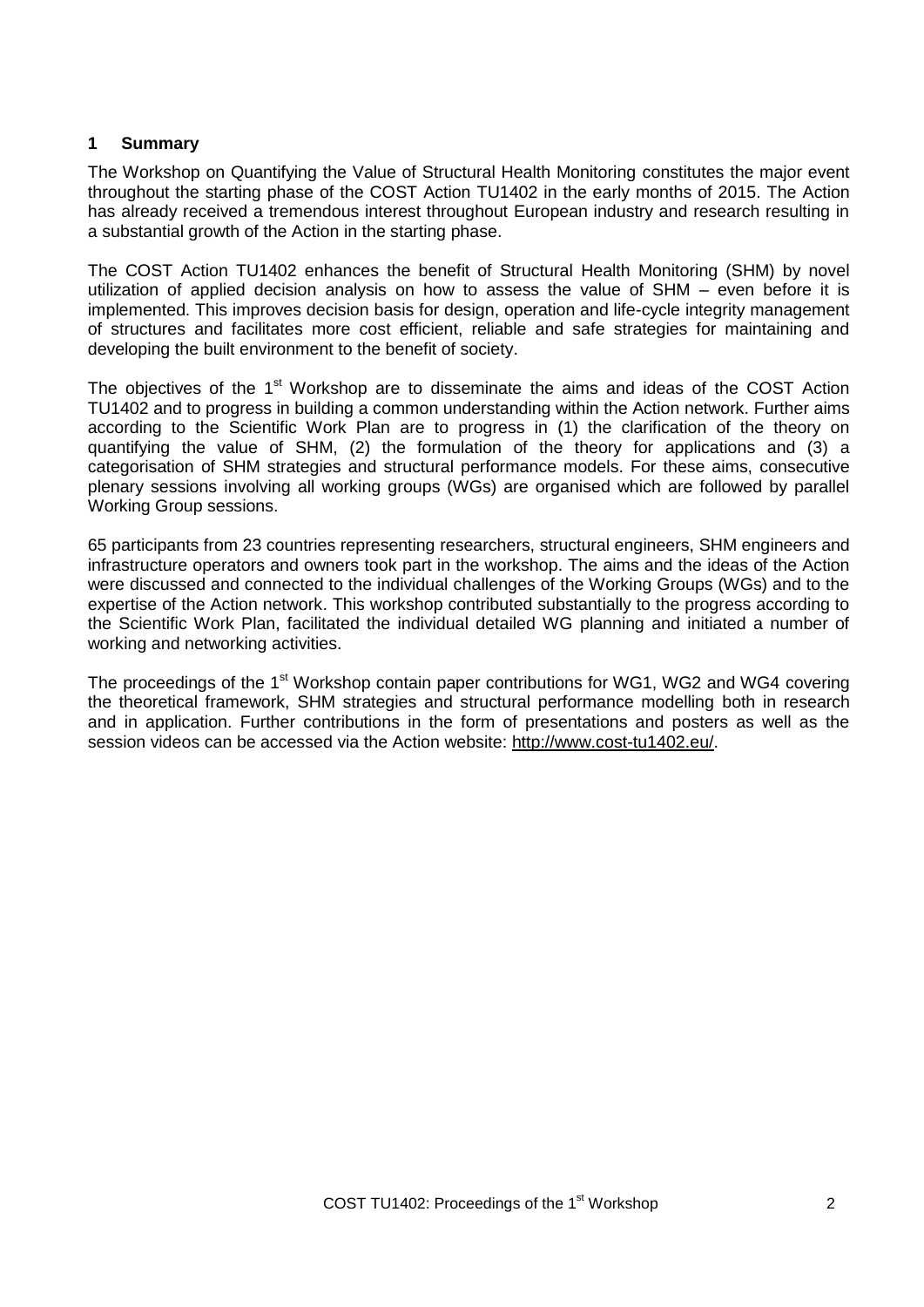## **WG 1 Session: Theoretical Framework Chairs: M.H. Faber, D. Val**

| M.H. Faber, D. Val and S. Thöns                                                                                                                           |
|-----------------------------------------------------------------------------------------------------------------------------------------------------------|
| D. Honfi and D. Lange<br>Structural health monitoring, a tool for improving critical infrastructure resilience  17                                        |
| C. Xing, R. Caspeele, L. Taerwe<br>Evaluating the value of structural heath monitoring with time-dependent performance indicators                         |
| S. Thöns and M.H. Faber<br>Damage and resistance correlation influence on the value of Structural Health Monitoring 38                                    |
| P. Omenzetter<br>Frameworks for structural reliability assessment and risk management incorporating structural                                            |
| WG 2 Session: SHM Strategies and Structural Performance<br>Chairs: M. Chryssanthopoulos, G. Lombaert and M. Döhler                                        |
| M.P. Limongelli, M. Domaneschi, L. Martinelli, M. Dilena, A. Morassi, A. Zambrano and<br>A. Gecchelin                                                     |
| F. Hille<br>Subspace-based detection of fatigue damage on a steel frame laboratory structure for offshore                                                 |
| M. Maślak, M. Pazdanowski, J. Siudut and K. Tarsa<br>Probability-based durability prediction for corroded shell of steel cylindrical tank for liquid fuel |
| J. Markova, M. Holicky and M. Sykora                                                                                                                      |
| A. Mandić Ivanković, Jure Radić and Mladen Srbić<br>Finding a link between measured indicators and structural performance of concrete arch                |

A. Zornoza, T. Grandal, R. de la Mano, L. Blanco, F. Rodriguez, A. Asensio, P. Rey and E. Rodriguez SHM with fiber optic sensors at AIMEN technology center .......................................................... 117